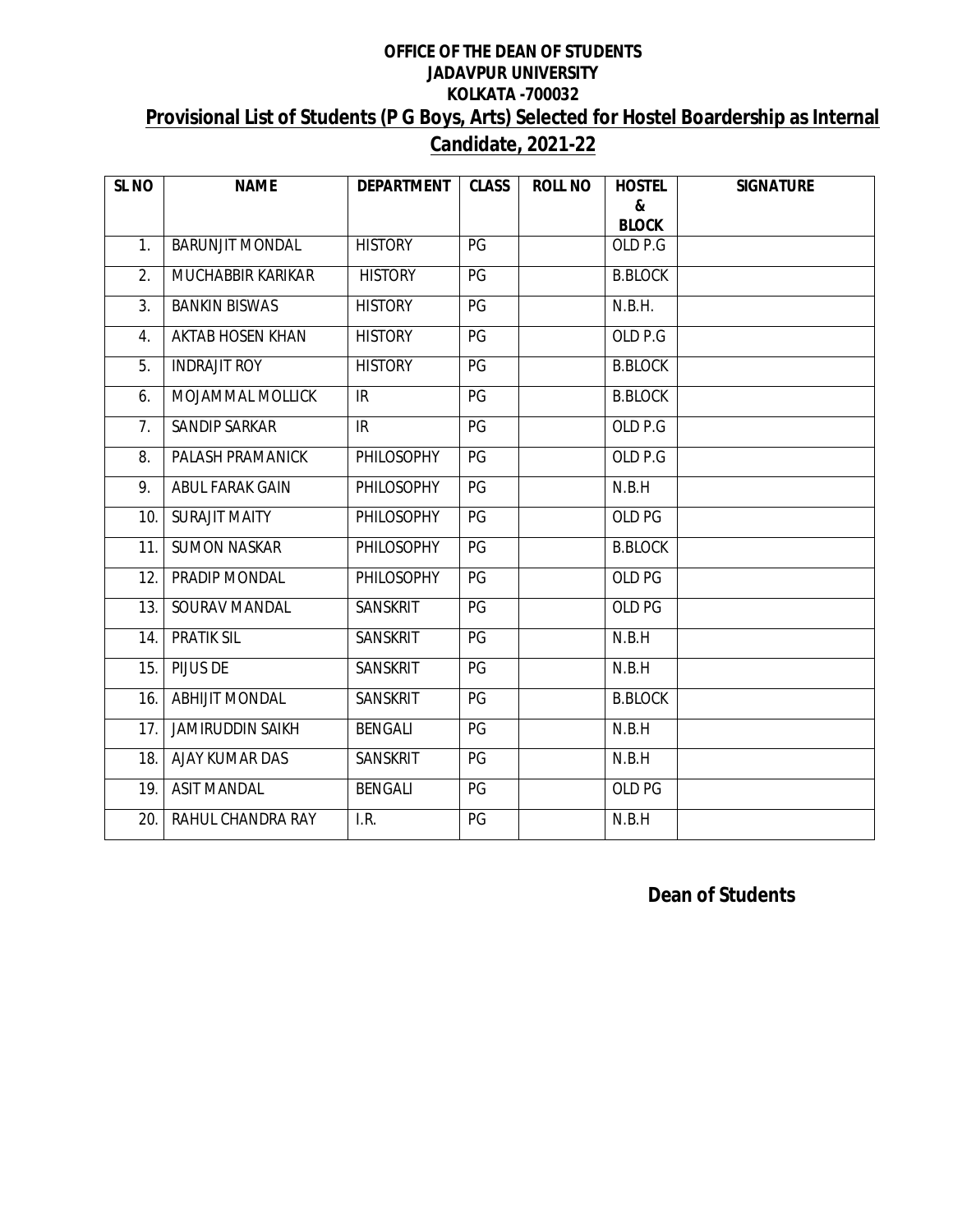## **OFFICE OF THE DEAN OF STUDENTS JADAVPUR UNIVERSITY Provisional List of Students (P G Boys, Science) Selected for Hostel Boardership as Internal Candidate, 2021-22**

| <b>SL NO</b>     | <b>NAME</b>             | <b>DEPARTMENT</b>  | <b>CLASS</b> | <b>ROLL NO</b> | <b>HOSTEL &amp;</b><br><b>BLOCK</b> | <b>SIGNATURE</b> |
|------------------|-------------------------|--------------------|--------------|----------------|-------------------------------------|------------------|
| 1.               | SAALK RAJIBUL ALAM      | <b>CHEMISTRY</b>   | PG           |                | OLD P.G-22                          |                  |
| 2.               | RAHAR PRADAN            | <b>CHEMISTRY</b>   | PG           |                | B.BLOCK-15                          |                  |
| 3.               | SK NASIM AKHTAR         | <b>CHEMISTRY</b>   | PG           |                | OLD P.G-34                          |                  |
| $\overline{4}$ . | <b>BIBASH TAMANG</b>    | <b>CHEMISTRY</b>   | PG           |                | B.BLOCK-17                          |                  |
| 5.               | <b>SUMAN TUDU</b>       | ELECT. SCI.        | PG           |                | <b>OLD P.G-25</b>                   |                  |
| 6.               | HIMANGSU KARMAKAR       | <b>MATHEMATICS</b> | PG           |                | <b>B.BLOCK</b>                      |                  |
| 7 <sub>1</sub>   | <b>RUPAM GHOSH</b>      | <b>MATHEMATICS</b> | PG           |                | <b>B.BLOCK</b>                      |                  |
| 8.               | SHAONDEEP DAN           | <b>MATHEMATICS</b> | PG           |                | OLD P.G-34                          |                  |
| 9.               | <b>SUMANTA BASKEY</b>   | <b>MATHEMATICS</b> | PG           |                | <b>OLD P.G-37</b>                   |                  |
| 10.              | SATYAJIT MUKHERJEE      | <b>MATHEMATICS</b> | PG           |                | <b>OLD P.G-37</b>                   |                  |
| 11.              | <b>INDRAJIT PAL</b>     | <b>PHYSICS</b>     | PG           |                | OLD P.G-32                          |                  |
| 12.              | <b>KRISHNENDU KUNDU</b> | <b>PHYSICS</b>     | PG           |                | OLD P.G-22                          |                  |
| 13.              | <b>MANOJIT ROY</b>      | <b>PHYSICS</b>     | PG           |                | OLD P.G-32                          |                  |

**Dean of Students**